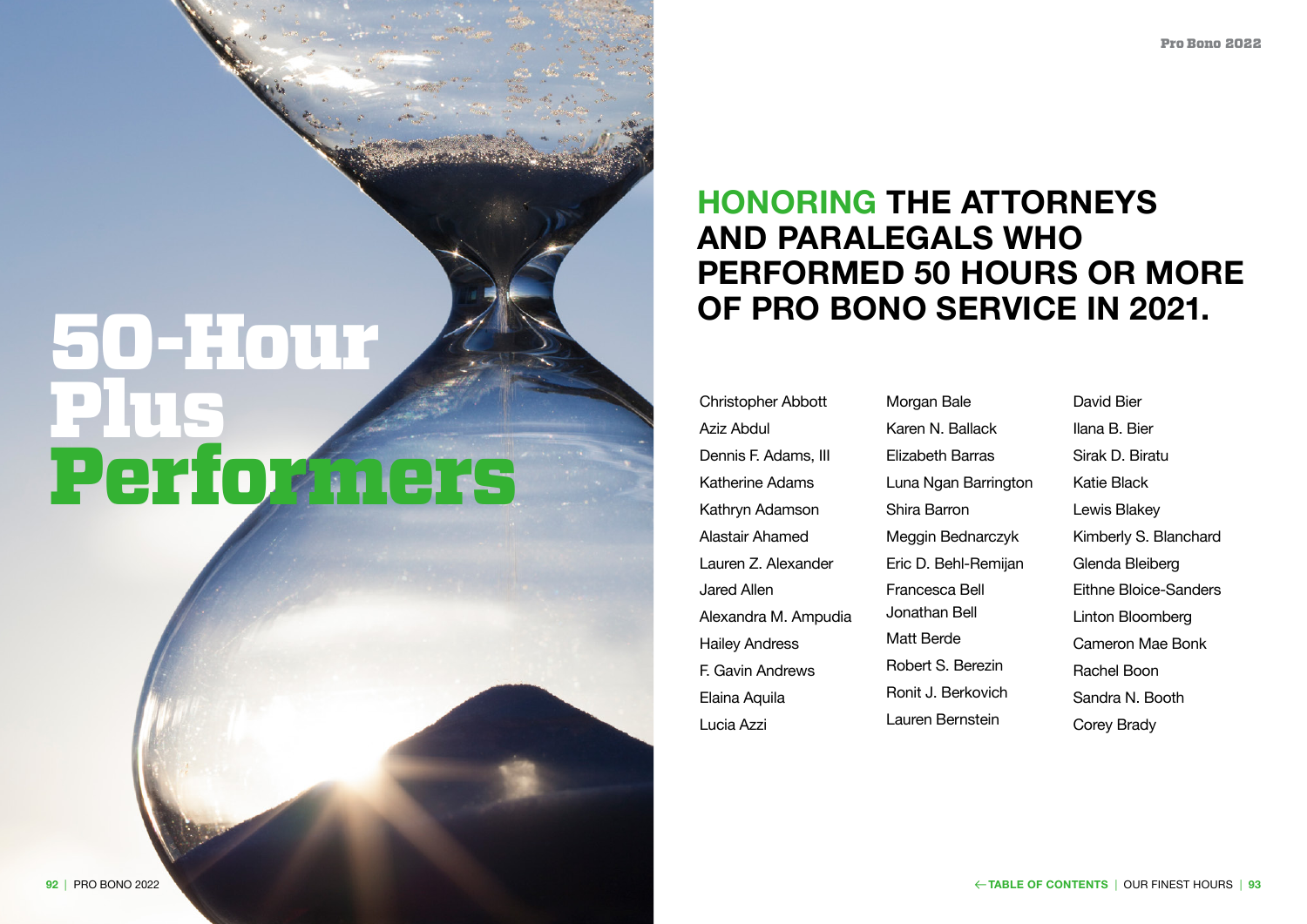Amanda Branch Milana Bretgoltz Alexis Brown-Reilly Yehudah L. Buchweitz Phong T. Bui Brittany Bunch Lauren Burgos Brittany Butwin Katarzyna Bystryk Konrad L. Cailteux Jeremy C. Cain Christine A. Calabrese Anne M. Cappella Elizabeth J. Casey Eilish Cassidy Catherine Cazes Celine Chan Herbert Chan Erin Marie Choi Evert J. Christensen Scott Christopher Eileen Hren Citron Katie Clemmons Megan Elizabeth Cloud

Austin P. Coe Teddy Cohan Alexander Cohen Douglas Collins Reed Collins Marco Compagnoni Nicole Comparato Brendan C. Conley Annemargaret Connolly Shawn B. Cooley Frankie Cowl Sarah Coyne Veronica Craig Rachel E. Crosswell Jennifer Brooks Crozier Mariel E. Cruz Nathan Cunningham Aaron J. Curtis Elena Dagley Robert Dahnke Nolan Jeremy DeBrowner Marie-Marie O. de Fays Karl de la Roche Jonathan D'Errico

Elena DeSantis Mathilde Deschanet Kaitlin Descovich Charlotte De Vitry Kelly DiBlasi Alexandros Diplas Catherine T. Dixon Jenny Doak Taylor B. Dougherty Alfonso J. Dulcey Victoria Dyer Eric Einhorn Harvey M. Eisenberg Candice Ellis Lauren Engelmyer Angela Del Carmen Estrada Sandra Fadel Lauren E. Fairman Jessica L. Falk Dominic Farchione Taylor Farr Ryan Federbush Sean Feener Harriet Fielding

Emily Firmston Ruth Fisher Barry Fishley Ariel Fliman Susanne Fordham Shelley J. Fortune Edward Freeman Gary D. Friedman Jared R. Friedmann Deidre E. Fuller Kirstin Fyffe **Richard Gage** Edward Gander Paul R. Genender Valean Gherendi Matthew Gibbon Roy W. Gilchrist Brian Gingold Richard Ginsburg Joshua M. Glasser Kayleigh Golish Lyuba Goltser Hannah Goodman Michael Goodyear

Anna C. Gordan Lauren A. Gorso Thomas D. Gos Kristen Gould Joshua David G A.J. Green Frederick S. Gre Anthony L. Gree **Geoffrey Greens** Olivia J. Greer Elizabeth Grefrath-Session James R. Griffin David Nigel Grif Hayden Guthrie Ivor Gwilliams Joshua Halpern Arden Ham Jenna Harris Uwe Hartmann James Harvey Selma Haveric Ian Hawkes Isabela Hernand Jimenez

| n               | Adé K. Heyliger         |
|-----------------|-------------------------|
| che             | Kenneth E. Hildebrand   |
| slin            | David F. Hill           |
|                 | Mark Hoenig             |
| <b>Graybill</b> | <b>Shelby Horne</b>     |
|                 | <b>Christine Howard</b> |
| een             | Suzanne Inglis          |
| ene             | Intisarul Islam         |
| spoon           | Kyle Jackson            |
|                 | Rebecca Jaeger          |
|                 | Dominika Javornicka     |
| ons             | <b>Camille Jetzer</b>   |
| า               | Nicole Jibrine          |
| ffiths          | <b>Justin Kanoff</b>    |
| €               | <b>Gabrielle Kanter</b> |
|                 | <b>Rachel Kaplowitz</b> |
| ì               | Aleksandra Katolik      |
|                 | Alli G. Katzen          |
|                 | Taymour Keen            |
|                 | Eoghan Patrick Keenan   |
|                 | Jacqueline Kelly        |
|                 | Lauren Kelly            |
|                 | Amedea Kelly-Taglianini |
| dez             | Natalie C. Kennedy      |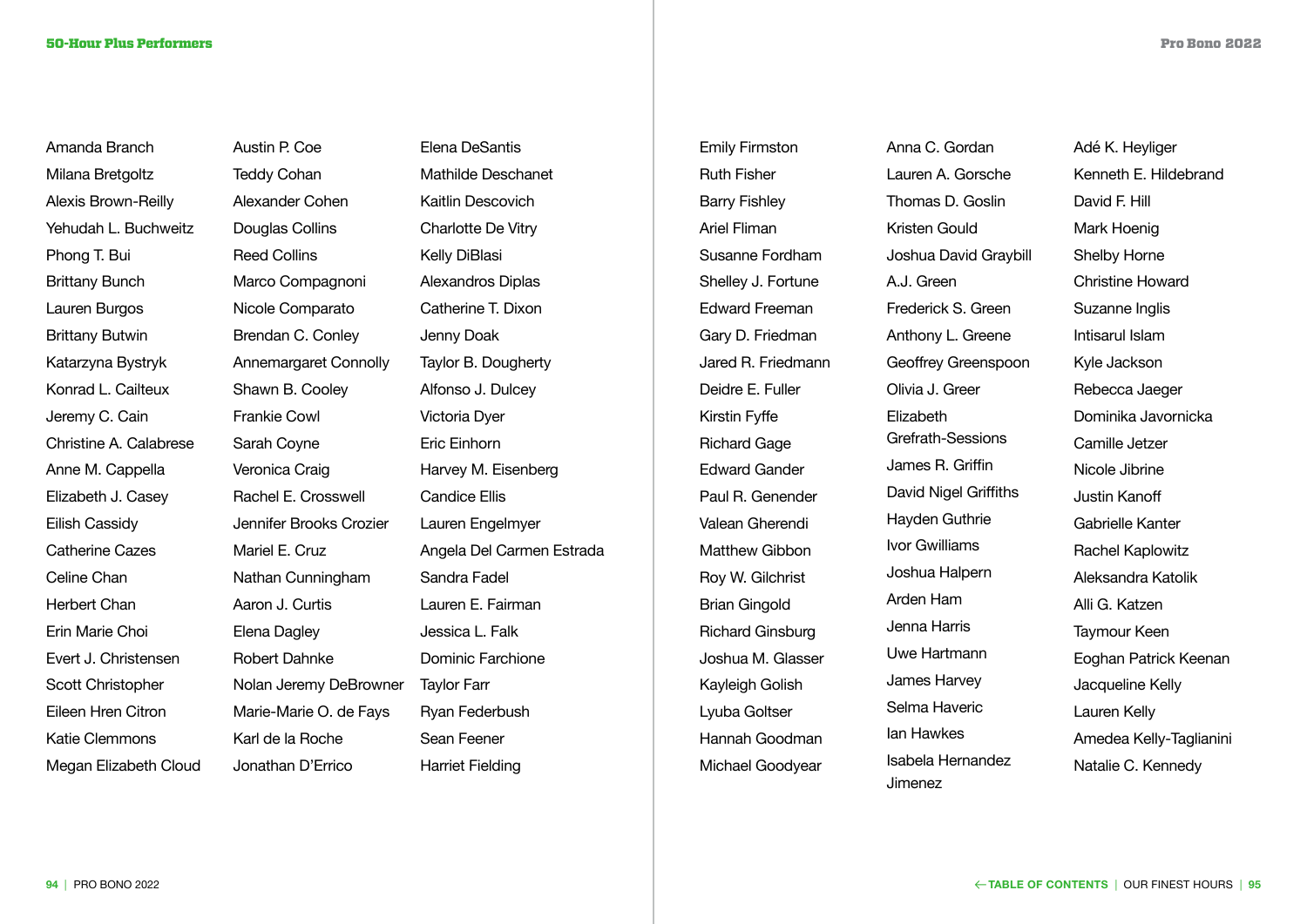Enda Kerin Catherine Minji Kim Adam Michael King Adena Kleiner Elizabeth Klinger Alyssa Kutner Angelo G. Labate Claudia Chi Yin Lai Candice Lambeth Terri LaMura Erik Lane Tessa Latowsky Jennifer Lau Hannah Laurie Michelle Le Amanda C. Lee Justin D. Lee H. David Leslie Shireen Leung Evan R. Levy Brian Liegel Dominic Litz Ting Liu Victoria Lloyd

Alexander Long William Looney Thaddeus Lopatka Michael E. Lubowitz Hayley Lund Karen Luo Simon Lyell James MacArthur Morgan Donoian **MacBride** Jamie Macdonagh Jonathan J. Macke Carrie C. Mahan Brian Maher Max Maisonrouge Katheryn Maldonado Jeff Malonson Jamie Maples Benjamin Marcu Federica Marini Benjamin E. Marks Christopher Marks Ellie Marques Christopher H. Martin Martha Martir Seth Massey John P. Mastando, III Patrick May Tania Matsuoka Kate McComiskey Colin McGrath Liz McLean Jillian A. McMillan Rosalind Meehan Andrew Meerwarth Akash Mehta Ann Merlin Ralph Miller Ira M. Millstein Jessie B. Mishkin Ash Mokbel Krystel Momplaisir Ian Moore Nathaniel Moore Lauren E. Morris Sharron Morris Matthew D. Morton Laura Murray

Lisa Marie Piete Martin Pollack Briony Pollard Liz Potts Kevin Qiao Amama Rasani Joseph Rausch Steven A. Reiss John Ren Fredrick Rhine Maya Rich Rebecca Richar Benjamin Rithol Ryan C. Rolston Alexandra Rose Philip Rosen Debra Roth Richard A. Roth Flizabeth A. Ru Jake Rutherford Elizabeth Y. Rya Sarah Ryu Nafees Saeed Sherry Safavi

Daniel Musher Janiel Myers Roshelle A. Nagar Derek Namerow Wupya Nandap Vynessa Nemunaitis David Neuhauser Nate Ngerebara Audrey Y. Nicolson Robert B. Niles-Weed Frank P. Nocco Jack Nolan Tzvi Novak Angela E.F. Oliva Jordan Alexandra **Ollestad** Lennard Ong Patrick J. O'Toole Jacqueline Oveissi Nicholas J. Pappas Avni Patel Pravin R. Patel Megan Pendleton Tyler J. Phelps

| ers          | Charan J. Sandhu                   |
|--------------|------------------------------------|
|              | Arianna Scavetti                   |
|              | Miranda S. Schiller                |
|              | <b>Maximilian Frederik Schmitt</b> |
|              | Sarah Schnorrenberg                |
|              | <b>Josh Schonfeld</b>              |
|              | <b>Zach Schreiber</b>              |
|              | <b>Marc Schubert</b>               |
|              | Emma Serginson                     |
|              | <b>Robert Sevalrud</b>             |
|              | <b>Yonatan Shefa</b>               |
| rdson        | <b>Matthew Shields</b>             |
| ltz          | Susan L. Shin                      |
| n            | <b>Tiffany Shum</b>                |
| $\mathbf{c}$ | Sunny Sikka                        |
|              | <b>Gregory Silbert</b>             |
|              | <b>Kevin Michael Simmons</b>       |
| າman         | Randi W. Singer                    |
| OCCO         | Samantha Smith                     |
| þ            | Carina Sohn                        |
| an           | <b>Edward Soto</b>                 |
|              | <b>Corey Spector</b>               |
|              | Caryn R. Stafford                  |
|              | George Stamp                       |